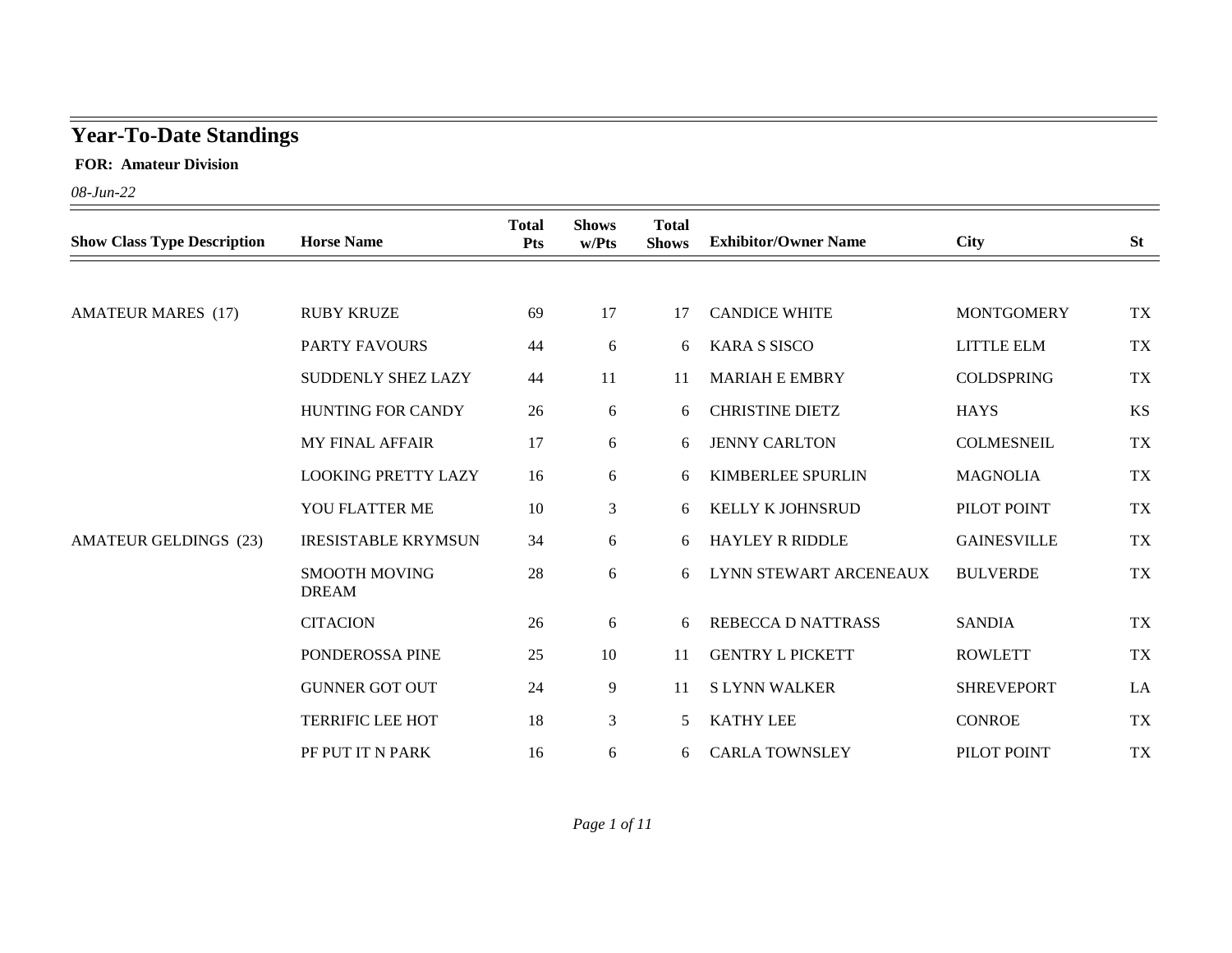| <b>Show Class Type Description</b>           | <b>Horse Name</b>                     | <b>Total</b><br><b>Pts</b> | <b>Shows</b><br>w/Pts | <b>Total</b><br><b>Shows</b> | <b>Exhibitor/Owner Name</b> | <b>City</b>            | <b>St</b> |
|----------------------------------------------|---------------------------------------|----------------------------|-----------------------|------------------------------|-----------------------------|------------------------|-----------|
| <b>AMATEUR GELDINGS (23)</b>                 | <b>WON RV LOPIN</b><br><b>MACHINE</b> | 14                         | 6                     | 6                            | <b>TERESA STEWART</b>       | <b>TUSCOLA</b>         | <b>TX</b> |
|                                              | <b>FLOATING ON A STAR</b>             | 12                         | 5                     | 6                            | <b>ARZENET T BURNES</b>     | <b>EDEN</b>            | <b>TX</b> |
|                                              | PS KATS GOLD PIECE                    | 5                          | 3                     | 3                            | <b>BARBARA LANDRUM</b>      | <b>HICO</b>            | <b>TX</b> |
|                                              | <b>DONT MISS MY SPINS</b>             | 1                          | 1                     | 5                            | PATRICIA STIEGLITZ          | <b>SCOTTSVILLE</b>     | <b>TX</b> |
| <b>AMATEUR SHOWMANSHIP</b><br>AT HALTER (23) | PONDEROSSA PINE                       | 69                         | 11                    | 11                           | <b>GENTRY L PICKETT</b>     | <b>ROWLETT</b>         | <b>TX</b> |
|                                              | <b>PARTY FAVOURS</b>                  | 39                         | 6                     | 6                            | <b>KARA S SISCO</b>         | LITTLE ELM             | <b>TX</b> |
|                                              | <b>RUBY KRUZE</b>                     | 30                         | 13                    | 17                           | <b>CANDICE WHITE</b>        | <b>MONTGOMERY</b>      | <b>TX</b> |
|                                              | YOU FLATTER ME                        | 24                         | 6                     | 6                            | <b>KELLY K JOHNSRUD</b>     | PILOT POINT            | <b>TX</b> |
|                                              | <b>IRESISTABLE KRYMSUN</b>            | 23                         | 6                     | 6                            | <b>HAYLEY R RIDDLE</b>      | <b>GAINESVILLE</b>     | <b>TX</b> |
|                                              | THE TRIPLE ZIPPO                      | 18                         | 6                     | 6                            | DEBORAH L LINSCOMB          | <b>HILLTOP LAKES</b>   | <b>TX</b> |
|                                              | <b>FLOATING ON A STAR</b>             | 12                         | 5                     | 6                            | <b>ARZENET T BURNES</b>     | <b>EDEN</b>            | <b>TX</b> |
| <b>AMATEUR WORKING COW</b><br>HORSE $(1)$    | <b>SHESA EDDIE REY RAB</b>            | $\overline{2}$             | 1                     | 2                            | <b>SARYN PAULSEN</b>        | <b>COLLEGE STATION</b> | <b>TX</b> |
| <b>AMATEUR BARREL RACING</b><br>(2)          | WHITE LICK WILLY                      | 8                          | $\overline{2}$        | 2                            | <b>CANDACE PRATT</b>        | <b>AUBREY</b>          | <b>TX</b> |
|                                              | <b>Z ROCKS</b>                        | 4                          | $\overline{2}$        | 2                            | <b>VALINDA MOORE</b>        | <b>KENNEDALE</b>       | <b>TX</b> |
| <b>AMATEUR REINING (3)</b>                   | PLAYIN CATTY                          | 10                         | 3                     | 3                            | <b>JAYNE E IFFLA</b>        | <b>HUNTSVILLE</b>      | <b>TX</b> |
| <b>AMATEUR WESTERN</b><br>RIDING $(11)$      | PONDEROSSA PINE                       | 46                         | 11                    | 11                           | <b>GENTRY L PICKETT</b>     | <b>ROWLETT</b>         | <b>TX</b> |
|                                              | THE TRIPLE ZIPPO                      | 19                         | 8                     | 8                            | DEBORAH L LINSCOMB          | <b>HILLTOP LAKES</b>   | <b>TX</b> |

*Page 2 of 11*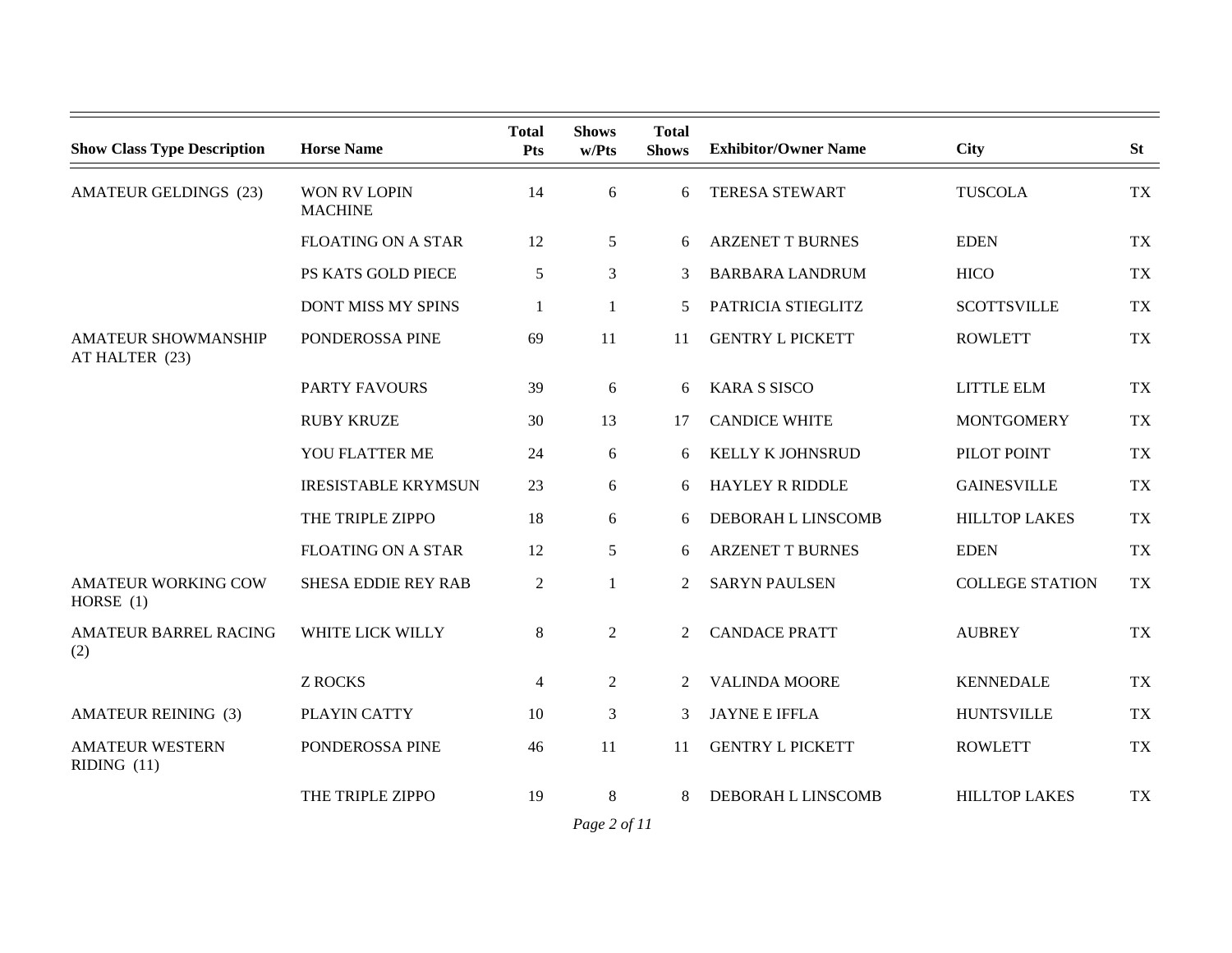| <b>Show Class Type Description</b>          | <b>Horse Name</b>                     | <b>Total</b><br><b>Pts</b> | <b>Shows</b><br>w/Pts | <b>Total</b><br><b>Shows</b> | <b>Exhibitor/Owner Name</b> | <b>City</b>       | <b>St</b> |
|---------------------------------------------|---------------------------------------|----------------------------|-----------------------|------------------------------|-----------------------------|-------------------|-----------|
| <b>AMATEUR WESTERN</b><br>RIDING (11)       | <b>TERRIFIC LEE HOT</b>               | 9                          | 3                     | $\mathcal{F}$                | <b>KATHY LEE</b>            | <b>CONROE</b>     | TX        |
| <b>AMATEUR TRAIL (25)</b>                   | PONDEROSSA PINE                       | 91                         | 12                    | 12                           | <b>GENTRY L PICKETT</b>     | <b>ROWLETT</b>    | TX        |
|                                             | <b>WON RV LOPIN</b><br><b>MACHINE</b> | 45                         | 7                     |                              | <b>TERESA STEWART</b>       | <b>TUSCOLA</b>    | TX        |
|                                             | <b>PARTY FAVOURS</b>                  | 34                         | $\overline{7}$        |                              | <b>KARA S SISCO</b>         | LITTLE ELM        | TX        |
|                                             | DEFINATELY TUNED IN                   | 20                         | 3                     | 6                            | <b>MARTHA COLE</b>          | <b>HALLSVILLE</b> | TX        |
|                                             | SPARKED UP COWBOY                     | 19                         | $\overline{4}$        | 5                            | <b>ROBIN HILL</b>           | <b>SWEETWATER</b> | TX        |
|                                             | <b>SO DANG LAZY</b>                   | 18                         | $\overline{2}$        | 2                            | PATRICIA L CLEMENTS         | <b>DALLAS</b>     | TX        |
|                                             | <b>JOE SUDDEN</b>                     | 15                         | 3                     | 3                            | <b>JACLYN M WHITE</b>       | <b>TELEPHONE</b>  | <b>TX</b> |
|                                             | SUDDENLY SHEZ LAZY                    | 11                         | $\overline{4}$        | 6                            | <b>MARIAH E EMBRY</b>       | <b>COLDSPRING</b> | TX        |
|                                             | <b>HEZ RATED R</b>                    | $\,8\,$                    | 1                     | 7                            | PAULA STEWART CROIX         | <b>AUSTIN</b>     | <b>TX</b> |
|                                             | <b>GETTIN HOT</b>                     | 7                          | 2                     | 2                            | <b>BARBARA D GONZALEZ</b>   | RIO HONDO         | TX        |
|                                             | <b>SMOOTH MOVING</b><br><b>DREAM</b>  | 6                          | 3                     | 3                            | LYNN STEWART ARCENEAUX      | <b>BULVERDE</b>   | <b>TX</b> |
|                                             | ONE GOOD RIP                          | 4                          | $\mathbf{1}$          |                              | <b>JENNY CARLTON</b>        | <b>COLMESNEIL</b> | TX        |
|                                             | PF PUT IT N PARK                      | 3                          | $\mathbf{1}$          |                              | <b>CARLA TOWNSLEY</b>       | PILOT POINT       | TX        |
|                                             | <b>CREEPIN AT THE BAR</b>             | 2                          | 2                     | 3                            | <b>JACLYN M WHITE</b>       | <b>TELEPHONE</b>  | TX        |
| <b>AMATEUR WESTERN</b><br>HORSEMANSHIP (22) | PONDEROSSA PINE                       | 74                         | 10                    | 11                           | <b>GENTRY L PICKETT</b>     | <b>ROWLETT</b>    | TX        |
|                                             | <b>PARTY FAVOURS</b>                  | 43                         | 7                     | 7                            | <b>KARA S SISCO</b>         | <b>LITTLE ELM</b> | TX        |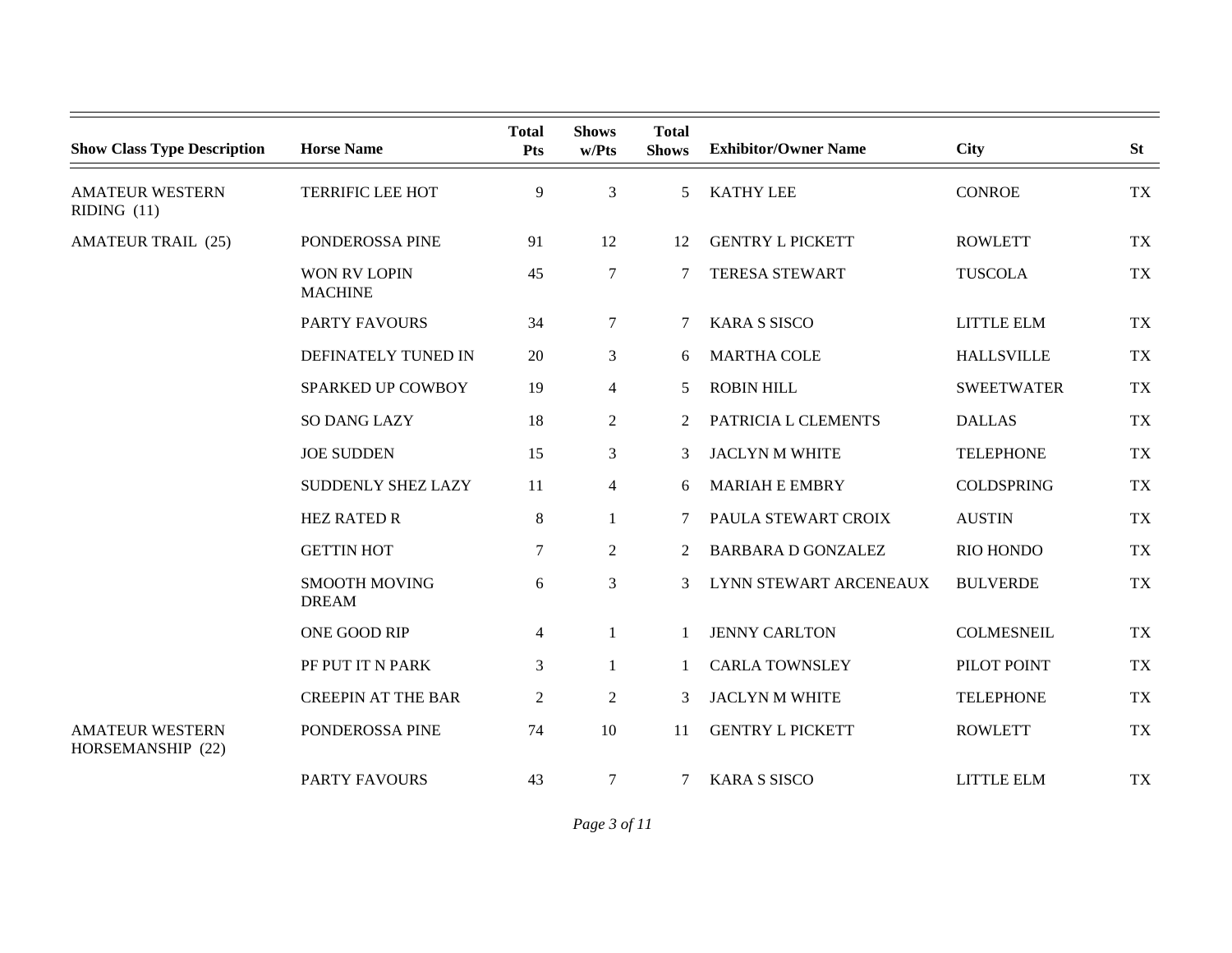| <b>Show Class Type Description</b>          | <b>Horse Name</b>          | <b>Total</b><br>Pts | <b>Shows</b><br>w/Pts | <b>Total</b><br><b>Shows</b> | <b>Exhibitor/Owner Name</b> | <b>City</b>        | <b>St</b> |
|---------------------------------------------|----------------------------|---------------------|-----------------------|------------------------------|-----------------------------|--------------------|-----------|
| <b>AMATEUR WESTERN</b><br>HORSEMANSHIP (22) | <b>IRESISTABLE KRYMSUN</b> | 35                  | $\tau$                | 7                            | <b>HAYLEY R RIDDLE</b>      | <b>GAINESVILLE</b> | <b>TX</b> |
|                                             | YOU FLATTER ME             | 30                  | $\tau$                | 7                            | KELLY K JOHNSRUD            | PILOT POINT        | <b>TX</b> |
|                                             | SUDDENLY SHEZ LAZY         | 29                  | 8                     | 13                           | <b>MARIAH E EMBRY</b>       | <b>COLDSPRING</b>  | <b>TX</b> |
|                                             | RR CERTAINLY A LADY        | 24                  | $\overline{4}$        | 4                            | <b>ANNE WILSON</b>          | <b>DALLAS</b>      | <b>TX</b> |
|                                             | <b>JOE SUDDEN</b>          | 10                  | $\mathfrak{Z}$        | 3                            | <b>JACLYN M WHITE</b>       | <b>TELEPHONE</b>   | <b>TX</b> |
|                                             | <b>HEZ RATED R</b>         | $\sqrt{5}$          | 1                     |                              | PAULA STEWART CROIX         | <b>AUSTIN</b>      | <b>TX</b> |
|                                             | <b>FRANCHISE COWBOY</b>    | $\overline{c}$      | $\overline{2}$        | 4                            | <b>ERIN MCCLUSKEY</b>       | <b>HOUSTON</b>     | <b>TX</b> |
| <b>AMATEUR WESTERN</b><br>PLEASURE (15)     | <b>PARTY FAVOURS</b>       | 26                  | 6                     | 6                            | <b>KARA S SISCO</b>         | LITTLE ELM         | <b>TX</b> |
|                                             | <b>LOPIN FOR CORONAS</b>   | 12                  | 6                     | 7                            | <b>JAMIE B MIERS</b>        | <b>TUSCOLA</b>     | <b>TX</b> |
|                                             | TAKE ME HOME TONITE        | 12                  | $\overline{4}$        | 7                            | SHELIA GRISSOM              | <b>COMANCHE</b>    | <b>TX</b> |
|                                             | <b>HEZ RATED R</b>         | 10                  | $\overline{2}$        | 2                            | PAULA STEWART CROIX         | <b>AUSTIN</b>      | <b>TX</b> |
|                                             | RR CERTAINLY A LADY        | 9                   | 1                     | 1                            | <b>ANNE WILSON</b>          | <b>DALLAS</b>      | <b>TX</b> |
|                                             | <b>KEEPUN IT REAL</b>      | 6                   | 2                     | 2                            | <b>REAGAN LOXTON</b>        | <b>KATY</b>        | <b>TX</b> |
|                                             | POPULARITY CONTEST         | 4                   | $\overline{2}$        | 2                            | PAYTON LOXTON               | <b>KATY</b>        | <b>TX</b> |
|                                             | SUDDENLY SHEZ LAZY         | 4                   | $\mathbf{1}$          | $\mathbf{1}$                 | <b>MARIAH E EMBRY</b>       | <b>COLDSPRING</b>  | <b>TX</b> |
|                                             | <b>FRANCHISE COWBOY</b>    | $\mathfrak{Z}$      | 1                     | 1                            | ERIN MCCLUSKEY              | <b>HOUSTON</b>     | <b>TX</b> |
|                                             | <b>HUNTING FOR CANDY</b>   | $\overline{2}$      | $\mathbf{1}$          |                              | <b>CHRISTINE DIETZ</b>      | <b>HAYS</b>        | <b>KS</b> |
|                                             | PONDEROSSA PINE            | 1                   | 1                     |                              | <b>GENTRY L PICKETT</b>     | <b>ROWLETT</b>     | <b>TX</b> |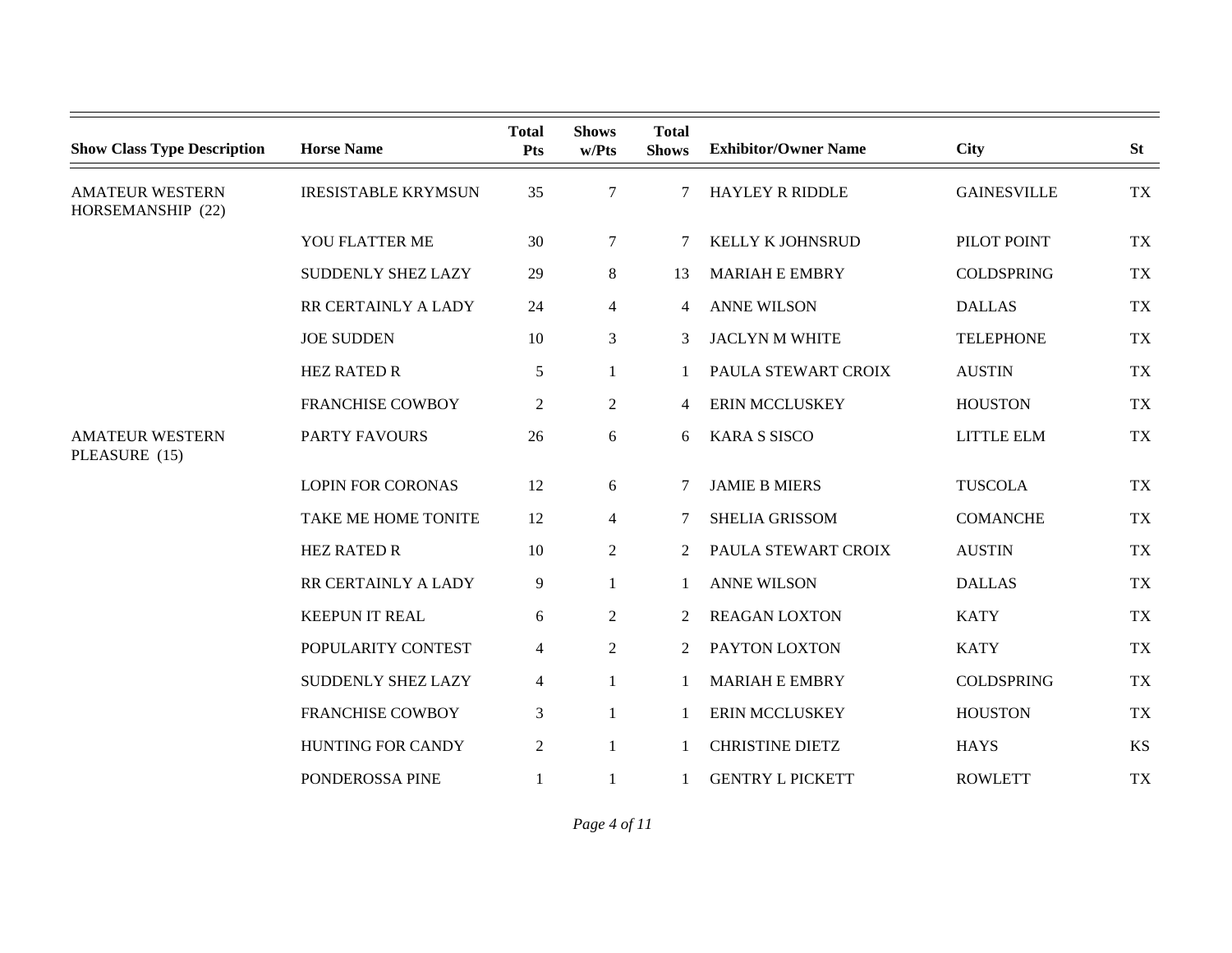| <b>Show Class Type Description</b>  | <b>Horse Name</b>             | <b>Total</b><br><b>Pts</b> | <b>Shows</b><br>w/Pts | <b>Total</b><br><b>Shows</b> | <b>Exhibitor/Owner Name</b> | City               | <b>St</b> |
|-------------------------------------|-------------------------------|----------------------------|-----------------------|------------------------------|-----------------------------|--------------------|-----------|
| <b>AMATEUR RANCH RIDING</b><br>(20) | <b>WRANGLE THE STARS</b>      | 51                         | 9                     | 11                           | <b>SHERRI E NABOURS</b>     | <b>TEMPLE</b>      | <b>TX</b> |
|                                     | WHOS CHOCOLATE<br><b>WHIZ</b> | 48                         | 6                     | 6                            | <b>AMY LEE LIEDTKE</b>      | <b>WHITESBORO</b>  | <b>TX</b> |
|                                     | <b>SHOW BIZ ZACK</b>          | 42                         | 6                     | 6                            | <b>BERLEEN EDMONDS ROSS</b> | <b>VALLEY VIEW</b> | <b>TX</b> |
|                                     | <b>MERICAN WHOAMAN</b>        | 35                         | 6                     | 6                            | <b>BERLEEN EDMONDS ROSS</b> | <b>VALLEY VIEW</b> | <b>TX</b> |
|                                     | <b>GUNNER GOT OUT</b>         | 34                         | 11                    | 11                           | <b>SLYNN WALKER</b>         | <b>SHREVEPORT</b>  | LA        |
|                                     | KR DUN PLAYIN TAG             | 28                         | 10                    | 11                           | <b>TONIA EPPERSON</b>       | <b>CENTER</b>      | <b>TX</b> |
|                                     | <b>DO BERRY</b>               | 22                         | 3                     | 3                            | KATHLEEN M GRAYSON          | <b>WOODSBORO</b>   | <b>TX</b> |
|                                     | <b>DONT MISS MY SPINS</b>     | 22                         | 5                     | 5.                           | PATRICIA STIEGLITZ          | <b>SCOTTSVILLE</b> | <b>TX</b> |
|                                     | <b>BLUEBERRY BOON DR</b>      | 18                         | $\overline{2}$        | 2                            | NANCY CLOUD                 | <b>MCKINNEY</b>    | <b>TX</b> |
|                                     | WR IN STYLE                   | 9                          | 1                     | 1                            | <b>KALA LEA ROE</b>         | <b>ALVIN</b>       | <b>TX</b> |
|                                     | <b>HEIRLOOMS</b>              | 6                          | $\overline{2}$        | 3                            | RENATE LYNN FINLEY          | <b>BURLESON</b>    | <b>TX</b> |
|                                     | TAG GOT JUICED                | 6                          | 1                     |                              | <b>KATHLEEN GIESLER</b>     | <b>HAWLEY</b>      | <b>TX</b> |
|                                     | STRAIT OUTTA TEXAS            | $\overline{4}$             | 1                     | 2                            | PEGGY K ABERNATHY           | <b>NOCONA</b>      | <b>TX</b> |
|                                     | <b>SHADOW SHINER</b>          | 3                          | 3                     | 3                            | <b>JOLEEN MODEN</b>         | PILOT POINT        | <b>TX</b> |
| <b>AMATEUR RANCH TRAIL (19)</b>     | <b>GUNNER GOT OUT</b>         | 40                         | 11                    | 11                           | <b>SLYNN WALKER</b>         | <b>SHREVEPORT</b>  | LA        |
|                                     | WHOS CHOCOLATE<br><b>WHIZ</b> | 29                         | 6                     | 6                            | AMY LEE LIEDTKE             | <b>WHITESBORO</b>  | <b>TX</b> |
|                                     | TAG GOT JUICED                | 17                         | $\overline{2}$        | 2                            | <b>KATHLEEN GIESLER</b>     | <b>HAWLEY</b>      | <b>TX</b> |
|                                     | <b>DONT MISS MY SPINS</b>     | 16                         | 5                     | 5.                           | PATRICIA STIEGLITZ          | <b>SCOTTSVILLE</b> | <b>TX</b> |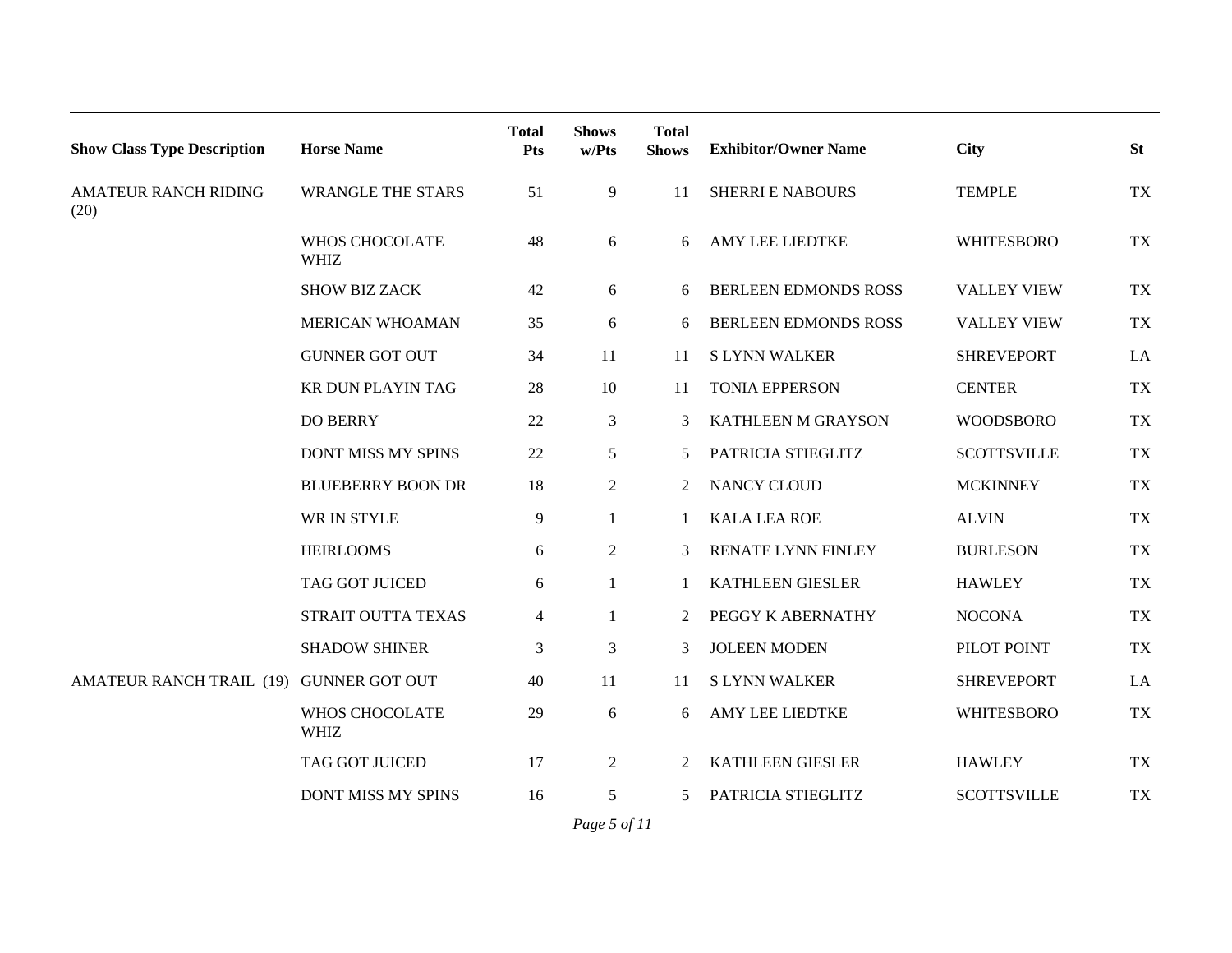| <b>Show Class Type Description</b>                  | <b>Horse Name</b>              | <b>Total</b><br>Pts | <b>Shows</b><br>w/Pts | <b>Total</b><br><b>Shows</b> | <b>Exhibitor/Owner Name</b> | <b>City</b>        | <b>St</b> |
|-----------------------------------------------------|--------------------------------|---------------------|-----------------------|------------------------------|-----------------------------|--------------------|-----------|
| AMATEUR RANCH TRAIL (19) KR DUN PLAYIN TAG          |                                | 12                  | $\overline{4}$        | 5                            | <b>TONIA EPPERSON</b>       | <b>CENTER</b>      | <b>TX</b> |
|                                                     | <b>TALK ABOUTA CAT</b>         | 6                   | 1                     | 1                            | <b>HOLLY LINDBERG</b>       | <b>BLOSSOM</b>     | <b>TX</b> |
|                                                     | ONE HOT SPORTS<br><b>MODEL</b> | 4                   | 1                     | $\overline{2}$               | <b>LESLIE HOLLEMAN</b>      | <b>BROWNWOOD</b>   | <b>TX</b> |
|                                                     | SPARKSGENUINEARTIC<br>LE       | $\overline{2}$      | 1                     |                              | <b>LESLIE D THOMPSON</b>    | <b>LUBBOCK</b>     | TX        |
| <b>AMATEUR HUNTER UNDER</b><br>SADDLE (17)          | <b>RUBY KRUZE</b>              | 39                  | 14                    | 14                           | <b>CANDICE WHITE</b>        | <b>MONTGOMERY</b>  | <b>TX</b> |
|                                                     | <b>KRUZIN ON A STAR</b>        | 27                  | 3                     | 3                            | <b>JILL CLARK</b>           | <b>WIMBERLEY</b>   | <b>TX</b> |
|                                                     | MR FLAMIN FORTY ONE            | 11                  | 6                     | 6                            | <b>MEGHAN MURPHY</b>        | <b>SAINT CLAIR</b> | MI        |
|                                                     | <b>FRANCHISE COWBOY</b>        | 4                   | $\overline{2}$        | 3                            | <b>ERIN MCCLUSKEY</b>       | <b>HOUSTON</b>     | <b>TX</b> |
|                                                     | <b>KEEPUN IT REAL</b>          | 4                   | $\overline{4}$        | 5                            | <b>REAGAN LOXTON</b>        | <b>KATY</b>        | <b>TX</b> |
|                                                     | POPULARITY CONTEST             | 3                   |                       | 5                            | PAYTON LOXTON               | <b>KATY</b>        | <b>TX</b> |
|                                                     | <b>TERRIFIC LEE HOT</b>        | 1                   | 1                     | 3                            | <b>KATHY LEE</b>            | <b>CONROE</b>      | <b>TX</b> |
| <b>AMATEUR HUNT SEAT</b><br>EQUITATION (12)         | MR FLAMIN FORTY ONE            | 22                  | 6                     | 6                            | <b>MEGHAN MURPHY</b>        | <b>SAINT CLAIR</b> | MI        |
|                                                     | YOU FLATTER ME                 | 16                  | $\overline{4}$        | 6                            | KELLY K JOHNSRUD            | PILOT POINT        | <b>TX</b> |
|                                                     | RR CERTAINLY A LADY            | 12                  | 3                     | 3                            | <b>ANNE WILSON</b>          | <b>DALLAS</b>      | TX        |
| <b>AMATEUR RANCH HORSE</b><br>HERITAGE PLEASURE (1) | <b>DO BERRY</b>                | $\,8\,$             | 1                     |                              | KATHLEEN M GRAYSON          | <b>WOODSBORO</b>   | <b>TX</b> |
| <b>AMATEUR 4-AND-UP RANCH</b><br>HORSE HERITAGE (1) | <b>BECACO MAGNUM 357</b>       | $\overline{2}$      | 1                     |                              | <b>ERIC STEVENSON</b>       | <b>SPUR</b>        | <b>TX</b> |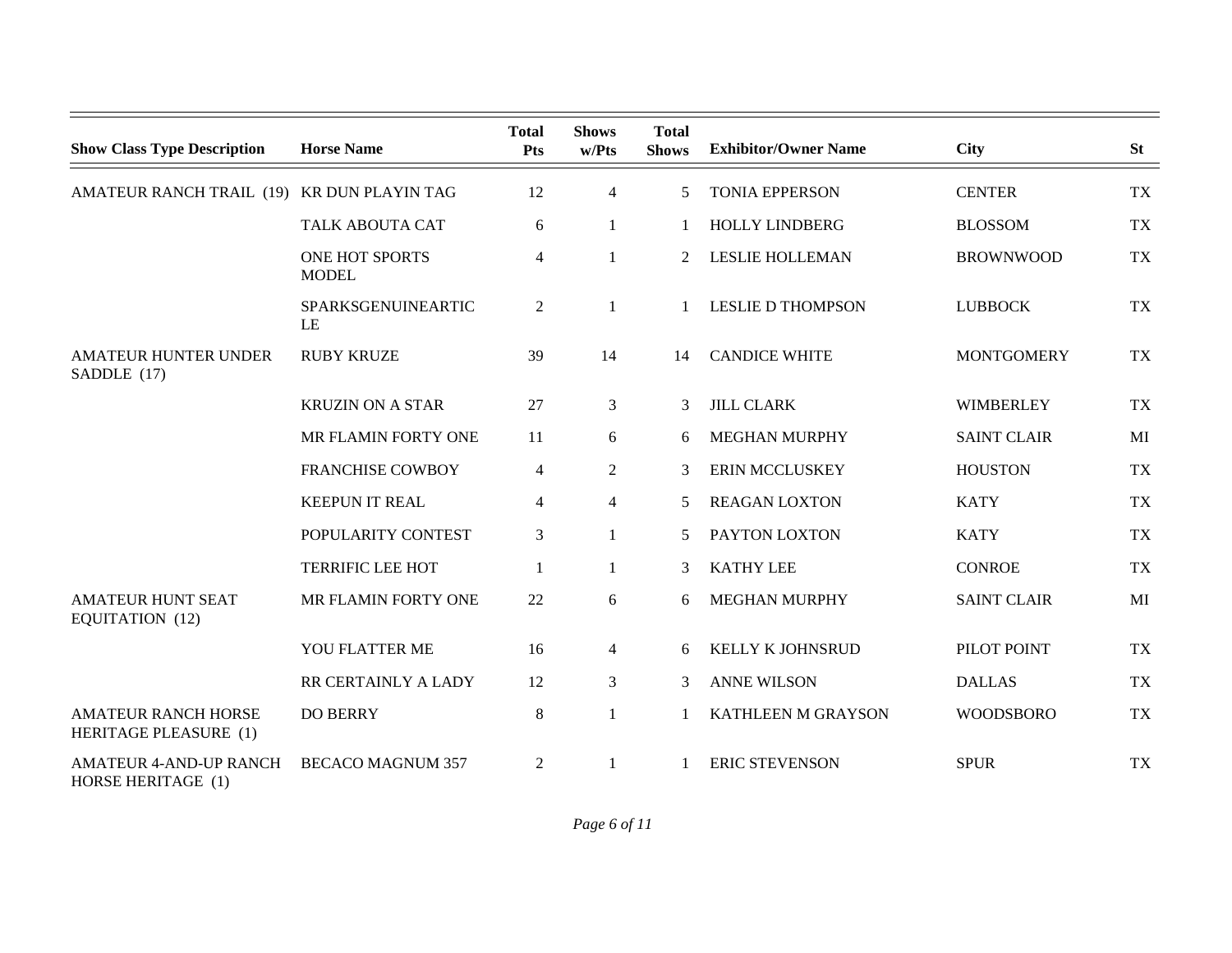| <b>Show Class Type Description</b>                      | <b>Horse Name</b>        | <b>Total</b><br><b>Pts</b> | <b>Shows</b><br>w/Pts | <b>Total</b><br><b>Shows</b> | <b>Exhibitor/Owner Name</b> | <b>City</b>             | <b>St</b> |
|---------------------------------------------------------|--------------------------|----------------------------|-----------------------|------------------------------|-----------------------------|-------------------------|-----------|
| <b>AMATEUR RHC 4-AND-UP</b><br><b>TEAM ROPING</b>       | <b>BIG SMOKIN SPARK</b>  | 6                          | $\mathbf{1}$          |                              | <b>SID MILLER</b>           | <b>STEPHENVILLE</b>     | <b>TX</b> |
| <b>AMATEUR RHC LTD 4-AND-</b><br>UP WORKING RANCH HORSE | <b>DO BERRY</b>          | 4                          | 1                     |                              | KATHLEEN M GRAYSON          | <b>WOODSBORO</b>        | <b>TX</b> |
| <b>AMATEUR VRH RANCH</b><br>RIDING (1)                  | <b>WRANGLE THE STARS</b> | 3                          | 1                     |                              | <b>SHERRI E NABOURS</b>     | <b>TEMPLE</b>           | <b>TX</b> |
| <b>AMATEUR VRH LIMITED</b><br><b>RANCH RIDING</b>       | <b>DO BERRY</b>          | 12                         | 2                     | $\mathcal{L}$                | <b>KATHLEEN M GRAYSON</b>   | <b>WOODSBORO</b>        | <b>TX</b> |
|                                                         | TAG GOT JUICED           | 9                          | $\mathbf{1}$          |                              | <b>KATHLEEN GIESLER</b>     | <b>HAWLEY</b>           | <b>TX</b> |
|                                                         | <b>BLUEBERRY BOON DR</b> | 8                          | 1                     | 1                            | NANCY CLOUD                 | <b>MCKINNEY</b>         | <b>TX</b> |
|                                                         | TRINITYS MERADA          | 5                          | $\mathbf{1}$          |                              | <b>ALICIA RENEE DULEBA</b>  | <b>DRIPPING SPRINGS</b> | <b>TX</b> |
|                                                         | <b>HEIRLOOMS</b>         | 3                          | 1                     |                              | RENATE LYNN FINLEY          | <b>BURLESON</b>         | <b>TX</b> |
|                                                         | SPARKSGENUINEARTIC<br>LE | $\mathbf{1}$               | 1                     |                              | <b>LESLIE D THOMPSON</b>    | <b>LUBBOCK</b>          | <b>TX</b> |
| <b>AMATEUR VRH LIMITED</b><br><b>RANCH TRAIL</b>        | <b>DO BERRY</b>          | 9                          | $\mathbf{1}$          | $\overline{2}$               | <b>KATHLEEN M GRAYSON</b>   | <b>WOODSBORO</b>        | <b>TX</b> |
|                                                         | TAG GOT JUICED           | 8                          | 1                     |                              | <b>KATHLEEN GIESLER</b>     | <b>HAWLEY</b>           | <b>TX</b> |
|                                                         | TALK ABOUTA CAT          | 6                          | $\mathbf{1}$          |                              | <b>HOLLY LINDBERG</b>       | <b>BLOSSOM</b>          | <b>TX</b> |
|                                                         | TRINITYS MERADA          | $\mathbf{1}$               | 1                     |                              | <b>ALICIA RENEE DULEBA</b>  | <b>DRIPPING SPRINGS</b> | <b>TX</b> |
| <b>AMATEUR VRH LIMITED</b><br><b>RANCH CUTTING</b>      | SPARKSGENUINEARTIC<br>LE | 5                          | 1                     |                              | <b>LESLIE D THOMPSON</b>    | <b>LUBBOCK</b>          | <b>TX</b> |
|                                                         | <b>BLUEBERRY BOON DR</b> | 2                          | 1                     |                              | <b>NANCY CLOUD</b>          | <b>MCKINNEY</b>         | <b>TX</b> |
|                                                         | THIS BUDS A NIC          | 1                          | 1                     |                              | <b>ALICIA RENEE DULEBA</b>  | <b>DRIPPING SPRINGS</b> | <b>TX</b> |

*Page 7 of 11*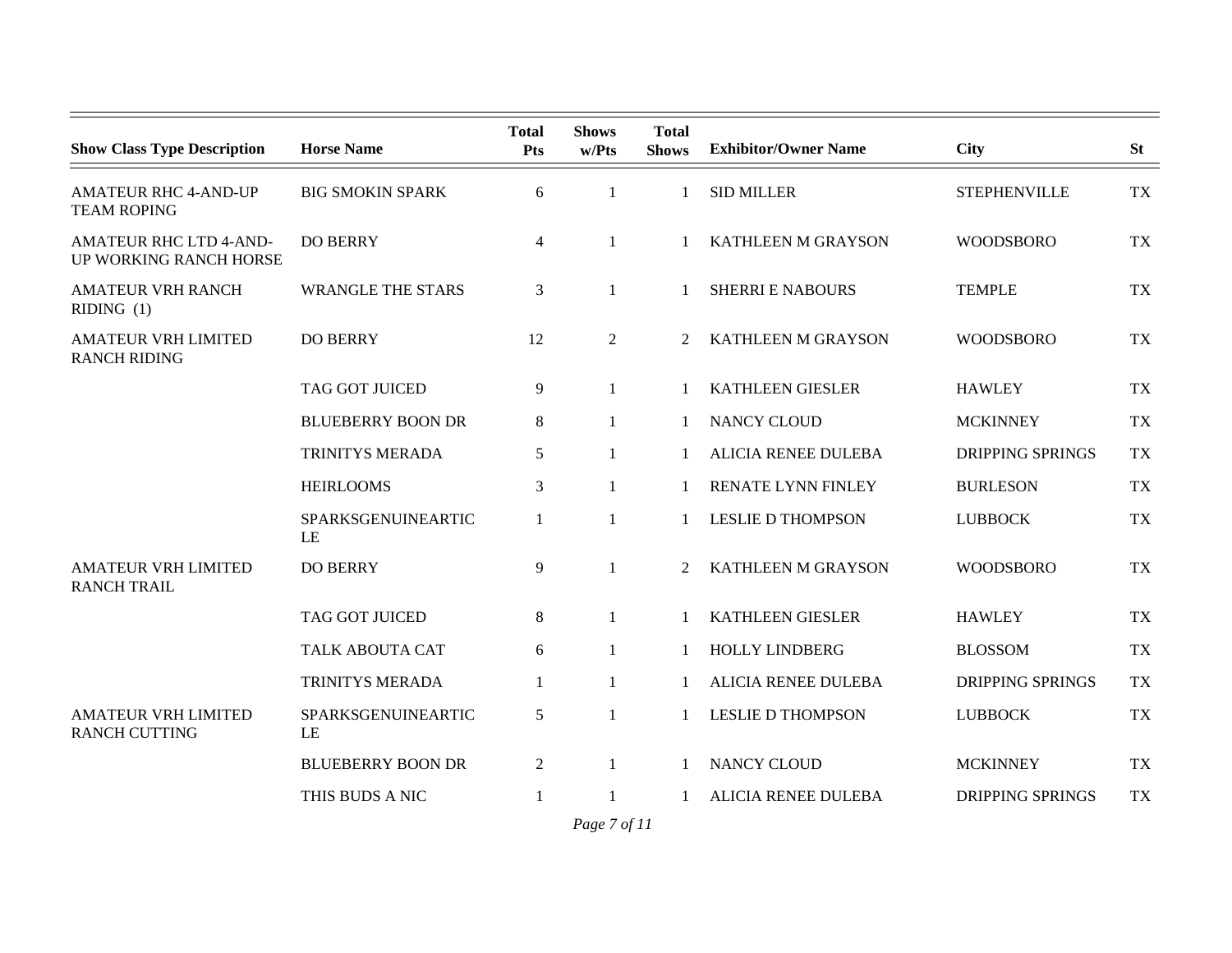| <b>Show Class Type Description</b>                 | <b>Horse Name</b>              | <b>Total</b><br>Pts | <b>Shows</b><br>w/Pts | <b>Total</b><br><b>Shows</b> | <b>Exhibitor/Owner Name</b>        | <b>City</b>             | <b>St</b> |
|----------------------------------------------------|--------------------------------|---------------------|-----------------------|------------------------------|------------------------------------|-------------------------|-----------|
| <b>AMATEUR VRH LIMITED</b><br><b>RANCH REINING</b> | <b>BLUEBERRY BOON DR</b>       | 6                   | $\mathbf{1}$          | $\mathbf{1}$                 | <b>NANCY CLOUD</b>                 | <b>MCKINNEY</b>         | <b>TX</b> |
|                                                    | <b>DO BERRY</b>                | 6                   | 1                     | 2                            | KATHLEEN M GRAYSON                 | <b>WOODSBORO</b>        | <b>TX</b> |
|                                                    | TAG GOT JUICED                 | 5                   | 1                     | 1                            | <b>KATHLEEN GIESLER</b>            | <b>HAWLEY</b>           | <b>TX</b> |
|                                                    | TRINITYS MERADA                | $\overline{2}$      | $\mathbf{1}$          | 1                            | <b>ALICIA RENEE DULEBA</b>         | <b>DRIPPING SPRINGS</b> | <b>TX</b> |
| <b>AMATEUR VRH RANCH</b><br>LIMITED COW WORK (1)   | SPARKSGENUINEARTIC<br>LE       | 1                   | $\mathbf{1}$          | 1                            | <b>LESLIE D THOMPSON</b>           | <b>LUBBOCK</b>          | <b>TX</b> |
| <b>AMATEUR VRH LIMITED</b><br><b>CONFORMATION</b>  | <b>HEIRLOOMS</b>               | $8\,$               | $\mathbf{1}$          | $\mathbf{1}$                 | RENATE LYNN FINLEY                 | <b>BURLESON</b>         | <b>TX</b> |
|                                                    | <b>BLUEBERRY BOON DR</b>       | 6                   | 1                     | 1                            | NANCY CLOUD                        | <b>MCKINNEY</b>         | <b>TX</b> |
|                                                    | TAG GOT JUICED                 | 6                   | $\mathbf{1}$          | 1                            | <b>KATHLEEN GIESLER</b>            | <b>HAWLEY</b>           | <b>TX</b> |
|                                                    | SPARKSGENUINEARTIC<br>LE       | 5                   | $\mathbf{1}$          | $\mathbf{1}$                 | <b>LESLIE D THOMPSON</b>           | <b>LUBBOCK</b>          | <b>TX</b> |
|                                                    | <b>DO BERRY</b>                | $\overline{4}$      | 1                     | $\overline{2}$               | KATHLEEN M GRAYSON                 | <b>WOODSBORO</b>        | <b>TX</b> |
|                                                    | TRINITYS MERADA                | 3                   | $\mathbf{1}$          | $\mathbf{1}$                 | <b>ALICIA RENEE DULEBA</b>         | <b>DRIPPING SPRINGS</b> | <b>TX</b> |
| <b>AMATEUR VRH ROOKIE</b><br><b>RANCH RIDING</b>   | ONE HOT SPORTS<br><b>MODEL</b> | 8                   | 1                     |                              | <b>LESLIE HOLLEMAN</b>             | <b>BROWNWOOD</b>        | <b>TX</b> |
|                                                    | <b>JUNE BUG JTD</b>            | 6                   | $\mathbf{1}$          | 1                            | KATHRYN RACHELLE<br><b>SMELLEY</b> | <b>DETROIT</b>          | <b>TX</b> |
| <b>AMATEUR VRH ROOKIE</b><br><b>RANCH TRAIL</b>    | <b>JUNE BUG JTD</b>            | 8                   | $\mathbf{1}$          | 1                            | KATHRYN RACHELLE<br><b>SMELLEY</b> | <b>DETROIT</b>          | <b>TX</b> |
|                                                    | ONE HOT SPORTS<br><b>MODEL</b> | 7                   | 1                     |                              | <b>LESLIE HOLLEMAN</b>             | <b>BROWNWOOD</b>        | <b>TX</b> |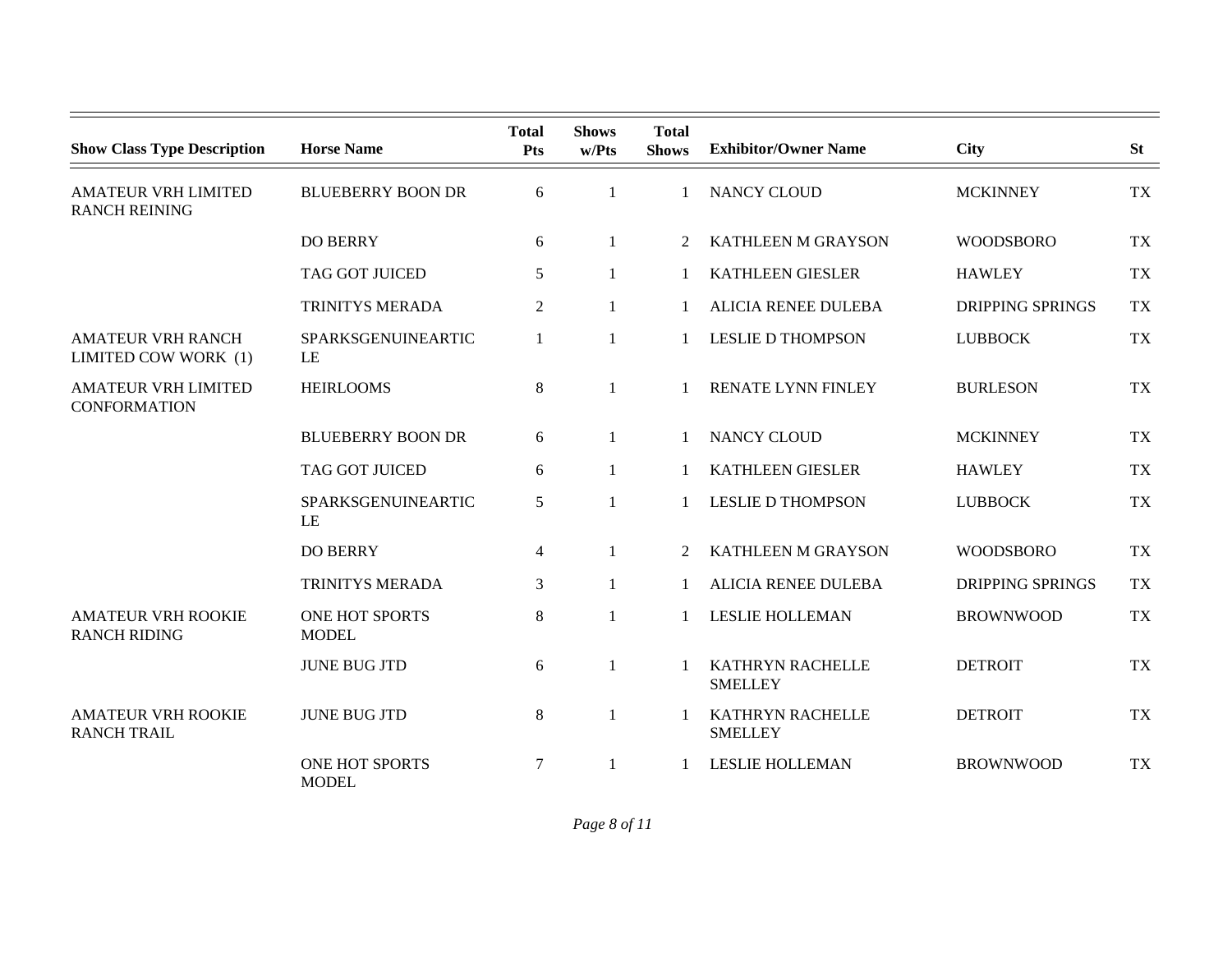| <b>Show Class Type Description</b>                     | <b>Horse Name</b>              | <b>Total</b><br><b>Pts</b> | <b>Shows</b><br>w/Pts | <b>Total</b><br><b>Shows</b> | <b>Exhibitor/Owner Name</b>               | <b>City</b>          | <b>St</b> |
|--------------------------------------------------------|--------------------------------|----------------------------|-----------------------|------------------------------|-------------------------------------------|----------------------|-----------|
| <b>AMATEUR VRH ROOKIE</b><br><b>RANCH CUTTING</b>      | <b>JUNE BUG JTD</b>            | $\boldsymbol{7}$           | 1                     | $\mathbf{1}$                 | <b>KATHRYN RACHELLE</b><br><b>SMELLEY</b> | <b>DETROIT</b>       | <b>TX</b> |
| <b>AMATEUR VRH ROOKIE</b><br><b>RANCH COW WORK</b>     | <b>CATY BELLE</b>              | 8                          | 1                     |                              | <b>KAITLYN F GLASS</b>                    | <b>ENERGY</b>        | <b>TX</b> |
|                                                        | <b>JUNE BUG JTD</b>            | $\boldsymbol{7}$           | 1                     |                              | KATHRYN RACHELLE<br><b>SMELLEY</b>        | <b>DETROIT</b>       | <b>TX</b> |
| <b>AMATEUR VRH ROOKIE</b><br><b>RANCH REINING</b>      | <b>JUNE BUG JTD</b>            | 5                          | 1                     | 1                            | KATHRYN RACHELLE<br><b>SMELLEY</b>        | <b>DETROIT</b>       | <b>TX</b> |
| <b>AMATEUR VRH ROOKIE</b><br><b>RANCH CONFORMATION</b> | <b>JUNE BUG JTD</b>            | $\overline{4}$             | $\mathbf{1}$          | -1                           | <b>KATHRYN RACHELLE</b><br><b>SMELLEY</b> | <b>DETROIT</b>       | <b>TX</b> |
|                                                        | ONE HOT SPORTS<br><b>MODEL</b> | 3                          | 1                     | 1                            | <b>LESLIE HOLLEMAN</b>                    | <b>BROWNWOOD</b>     | <b>TX</b> |
| <b>AMATEUR SELECT</b><br>SHOWMANSHIP AT HALTER<br>(17) | RR CERTAINLY A LADY            | 62                         | 11                    | 11                           | <b>ANNE WILSON</b>                        | <b>DALLAS</b>        | <b>TX</b> |
|                                                        | UF CERTAINLY A PRISS           | 42                         | 6                     | 6                            | <b>CARLA TOWNSLEY</b>                     | PILOT POINT          | <b>TX</b> |
|                                                        | <b>DUN GOT EASY MONEY</b>      | 34                         | $\,8$                 | 8                            | <b>JILL CLARK</b>                         | <b>WIMBERLEY</b>     | <b>TX</b> |
|                                                        | THE TRIPLE ZIPPO               | 29                         | 11                    | 11                           | DEBORAH L LINSCOMB                        | <b>HILLTOP LAKES</b> | <b>TX</b> |
|                                                        | <b>HUNTING FOR CANDY</b>       | 15                         | 6                     | 6                            | <b>CHRISTINE DIETZ</b>                    | <b>HAYS</b>          | <b>KS</b> |
|                                                        | <b>TERRIFIC LEE HOT</b>        | 6                          | 5                     | 5                            | <b>KATHY LEE</b>                          | <b>CONROE</b>        | <b>TX</b> |
| AMATEUR SELECT WESTERN<br>RIDING(6)                    | THE TRIPLE ZIPPO               | $\tau$                     | 6                     | 6                            | DEBORAH L LINSCOMB                        | <b>HILLTOP LAKES</b> | <b>TX</b> |
|                                                        | PF PUT IT N PARK               | 6                          | 3                     | 3                            | <b>CARLA TOWNSLEY</b>                     | PILOT POINT          | <b>TX</b> |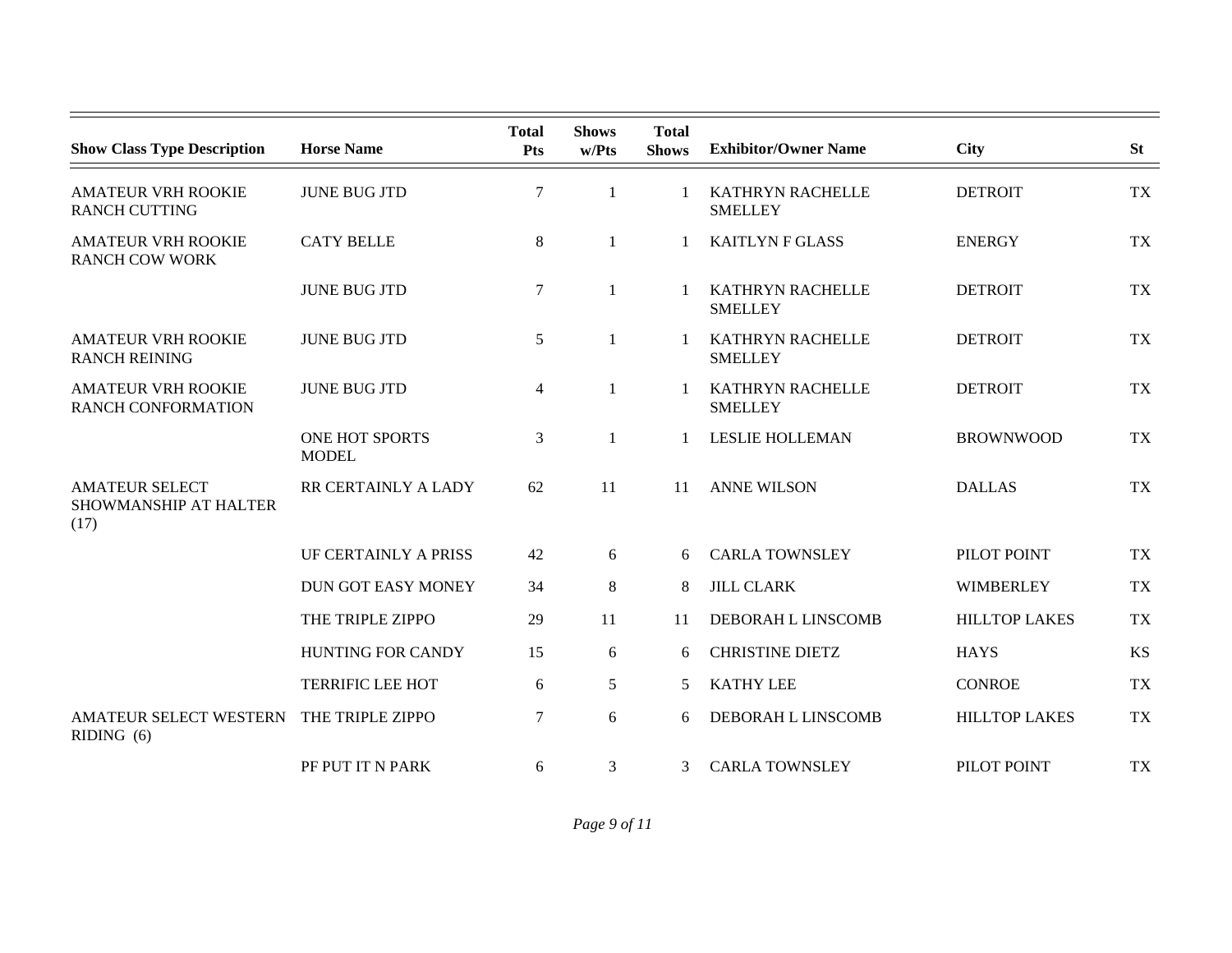| <b>Show Class Type Description</b>                 | <b>Horse Name</b>                     | <b>Total</b><br><b>Pts</b> | <b>Shows</b><br>w/Pts | <b>Total</b><br><b>Shows</b> | <b>Exhibitor/Owner Name</b> | <b>City</b>       | <b>St</b> |
|----------------------------------------------------|---------------------------------------|----------------------------|-----------------------|------------------------------|-----------------------------|-------------------|-----------|
| <b>AMATEUR SELECT TRAIL</b><br>(15)                | <b>HEZ RATED R</b>                    | 74                         | 11                    | 11                           | PAULA STEWART CROIX         | <b>AUSTIN</b>     | TX        |
|                                                    | PF PUT IT N PARK                      | 44                         | 6                     | 6                            | <b>CARLA TOWNSLEY</b>       | PILOT POINT       | TX        |
|                                                    | DEFINATELY TUNED IN                   | 32                         | 5                     | 5                            | <b>MARTHA COLE</b>          | <b>HALLSVILLE</b> | TX        |
|                                                    | <b>GETTIN HOT</b>                     | 30                         | $\mathfrak{S}$        | 5                            | <b>BARBARA D GONZALEZ</b>   | RIO HONDO         | <b>TX</b> |
|                                                    | SPARKED UP COWBOY                     | 29                         | 9                     | 10                           | <b>ROBIN HILL</b>           | <b>SWEETWATER</b> | <b>TX</b> |
|                                                    | <b>WON RV LOPIN</b><br><b>MACHINE</b> | 25                         | 6                     | 6                            | <b>TERESA STEWART</b>       | <b>TUSCOLA</b>    | TX        |
|                                                    | <b>SO DANG LAZY</b>                   | 21                         | $\overline{4}$        | 4                            | PATRICIA L CLEMENTS         | <b>DALLAS</b>     | TX        |
|                                                    | <b>CHOCOLATES HOT</b><br><b>ASSET</b> | 17                         | 3                     | 3                            | <b>CLAUDIA C BROWN</b>      | <b>BOERNE</b>     | <b>TX</b> |
|                                                    | <b>TERRIFIC LEE HOT</b>               | 17                         | 5                     | 5                            | <b>KATHY LEE</b>            | <b>CONROE</b>     | TX        |
|                                                    | ONE GOOD RIP                          | $\tau$                     | $\overline{2}$        | 5                            | <b>JENNY CARLTON</b>        | <b>COLMESNEIL</b> | TX        |
|                                                    | <b>SMOOTH MOVING</b><br><b>DREAM</b>  | 5                          | 3                     | 3                            | LYNN STEWART ARCENEAUX      | <b>BULVERDE</b>   | TX        |
| <b>AMATEUR SELECT WESTERN</b><br>HORSEMANSHIP (25) | TAKE ME HOME TONITE                   | 80                         | 17                    | 17                           | <b>SHELIA GRISSOM</b>       | <b>COMANCHE</b>   | <b>TX</b> |
|                                                    | RR CERTAINLY A LADY                   | 48                         | $\tau$                | 7                            | <b>ANNE WILSON</b>          | <b>DALLAS</b>     | <b>TX</b> |
|                                                    | MY FINAL AFFAIR                       | 19                         | 6                     | 6                            | <b>JENNY CARLTON</b>        | <b>COLMESNEIL</b> | <b>TX</b> |
|                                                    | PF PUT IT N PARK                      | 18                         | $\tau$                | 7                            | <b>CARLA TOWNSLEY</b>       | PILOT POINT       | TX        |
|                                                    | <b>WON RV LOPIN</b><br><b>MACHINE</b> | 14                         | 6                     | 6                            | <b>TERESA STEWART</b>       | <b>TUSCOLA</b>    | <b>TX</b> |